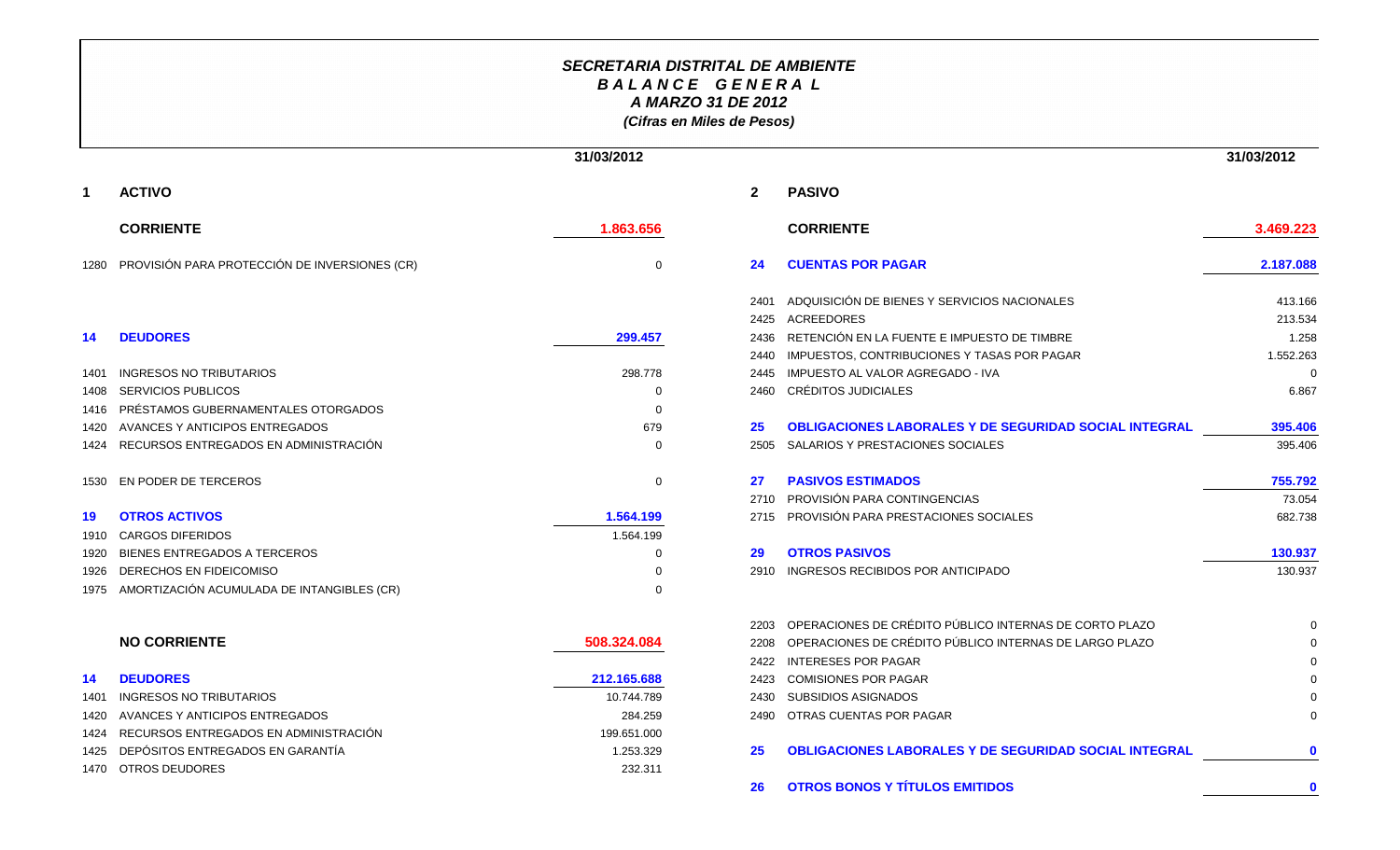| <b>PROPIEDADES, PLANTA Y EQUIPO</b>              | 40.208.369                                                                                                                        |      |                                   |
|--------------------------------------------------|-----------------------------------------------------------------------------------------------------------------------------------|------|-----------------------------------|
| <b>TERRENOS</b>                                  | 16.664.262                                                                                                                        |      |                                   |
| <b>BIENES MUEBLES EN BODEGA</b>                  | 64.263                                                                                                                            | 2715 | PROVISIÓN PARA PRESTACIONES SOCIA |
| PROPIEDADES, PLANTA Y EQUIPO NO EXPLOTADOS       | 2.133.046                                                                                                                         | 2721 | PROVISIÓN PARA BONOS PENSIONALES  |
| <b>EDIFICACIONES</b>                             | 14.655.276                                                                                                                        | 2790 | <b>PROVISIONES DIVERSAS</b>       |
| REDES, LÍNEAS Y CABLES                           | 0                                                                                                                                 |      |                                   |
| <b>MAQUINARIA Y EQUIPO</b>                       | 3.208.234                                                                                                                         | 29   | <b>OTROS PASIVOS</b>              |
| EQUIPO MÉDICO Y CIENTÍFICO                       | 6.615.693                                                                                                                         |      |                                   |
| MUEBLES, ENSERES Y EQUIPO DE OFICINA             | 2.705.348                                                                                                                         | 2905 | RECAUDOS A FAVOR DE TERCEROS      |
| EQUIPOS DE COMUNICACIÓN Y COMPUTACIÓN            | 4.038.583                                                                                                                         | 2910 | INGRESOS RECIBIDOS POR ANTICIPADO |
|                                                  | 1.206.338                                                                                                                         | 2915 | CRÉDITOS DIFERIDOS                |
| EQUIPOS DE COMEDOR, COCINA, DESPENSA Y HOTELERÍA | 21.055                                                                                                                            | 2917 | ANTICIPO DE IMPUESTOS             |
| DEPRECIACIÓN ACUMULADA (CR)                      | $-10.886.300$                                                                                                                     |      |                                   |
| AMORTIZACIÓN ACUMULADA (CR)                      | 0                                                                                                                                 |      | <b>TOTAL PASIVO</b>               |
|                                                  | -217.429                                                                                                                          |      |                                   |
|                                                  | 1665<br>1675 EQUIPOS DE TRANSPORTE, TRACCIÓN Y ELEVACIÓN<br>1695 PROVISIONES PARA PROTECCIÓN DE PROPIEDADES, PLANTA Y EQUIPO (CR) |      |                                   |

| <b>BIENES DE BENEFICIO Y USO PÚBLICO E HISTÓRICOS Y CULTURALES</b> |  | 2.131.714 |
|--------------------------------------------------------------------|--|-----------|
|                                                                    |  |           |

| 1704 MATERIALES EN TRÁNSITO                                              |              | 3105 CAPITAL FISCAL                  |
|--------------------------------------------------------------------------|--------------|--------------------------------------|
| 1705 BIENES DE BENEFICIO Y USO PÚBLICO E HISTÓRICOS Y CULTURALES EN CONS |              | 3110 RESULTADO DEL EJERCICIO         |
| 1706 BIENES DE BENEFICIO Y USO PÚBLICO EN CONSTRUCCIÓN-CONCESIONES       |              | 3115 SUPERÁVIT POR VALORIZACIÓN      |
| 1710 BIENES DE BENEFICIO Y USO PÚBLICO EN SERVICIO                       | 9.272.007    | 3117 SUPERÁVIT POR EL MÉTODO DE PART |
| 1711 BIENES DE BENEFICIO Y USO PÚBLICO EN SERVICIO-CONCI                 |              | 3120 SUPERÁVIT POR DONACIÓN          |
| 1715 BIENES HISTÓRICOS Y CULTURALES                                      | 0            | 3125 PATRIMONIO PÚBLICO INCORPORADO  |
| 1720 BIENES DE BENEFICIO Y USO PÚBLICO E HISTÓRICOS Y CU                 |              | 3128 PROVISIONES, AGOTAMIENTO, DEPRE |
| 1785 AMORTIZACIÓN ACUMULADA DE BIENES DE BENEFICIO Y U:                  | $-7.140.293$ |                                      |
|                                                                          |              |                                      |

| 19   | <b>OTROS ACTIVOS</b>                             | 253,818,313  |
|------|--------------------------------------------------|--------------|
| 1905 | BIENES Y SERVICIOS PAGADOS POR ANTICIPADO        | 1.632.439    |
| 1910 | CARGOS DIFERIDOS                                 | 8.032        |
| 1915 | OBRAS Y MEJORAS EN PROPIEDAD AJENA               | 8.100        |
| 1920 | BIENES ENTREGADOS A TERCEROS                     | 296.158.284  |
| 1925 | AMORTIZACIÓN ACUMULADA DE BIENES ENTREGADOS A TE | -79.541.577  |
| 1970 | <b>INTANGIBLES</b>                               | 3.614.187    |
| 1975 | AMORTIZACIÓN ACUMULADA DE INTANGIBLES (CR)       | $-1.672.465$ |
| 1999 | <b>VALORIZACIONES</b>                            | 33.611.313   |

| <b>TOTAL ACTIVO</b> |  |
|---------------------|--|
|                     |  |

|                                                                                                                                                                                                                                                                                                                   | 10.004.202    |      |                                           |              |
|-------------------------------------------------------------------------------------------------------------------------------------------------------------------------------------------------------------------------------------------------------------------------------------------------------------------|---------------|------|-------------------------------------------|--------------|
| ES EN BODEGA                                                                                                                                                                                                                                                                                                      | 64.263        |      | 2715 PROVISIÓN PARA PRESTACIONES SOCIALES | 0            |
| . PLANTA Y EQUIPO NO EXPLOTADOS                                                                                                                                                                                                                                                                                   | 2.133.046     |      | 2721 PROVISIÓN PARA BONOS PENSIONALES     | 0            |
|                                                                                                                                                                                                                                                                                                                   | 14.655.276    |      | 2790 PROVISIONES DIVERSAS                 | 0            |
| <b>SY CABLES</b>                                                                                                                                                                                                                                                                                                  | 0             |      |                                           |              |
| <b>EQUIPO</b>                                                                                                                                                                                                                                                                                                     | 3.208.234     | 29   | <b>OTROS PASIVOS</b>                      | $\mathbf{0}$ |
| CO Y CIENTÍFICO                                                                                                                                                                                                                                                                                                   | 6.615.693     |      |                                           |              |
| ERES Y EQUIPO DE OFICINA                                                                                                                                                                                                                                                                                          | 2.705.348     |      | 2905 RECAUDOS A FAVOR DE TERCEROS         | 0            |
| OMUNICACIÓN Y COMPUTACIÓN                                                                                                                                                                                                                                                                                         | 4.038.583     | 2910 | INGRESOS RECIBIDOS POR ANTICIPADO         | $\Omega$     |
| RANSPORTE. TRACCIÓN Y ELEVACIÓN                                                                                                                                                                                                                                                                                   | 1.206.338     |      | 2915 CRÉDITOS DIFERIDOS                   | $\Omega$     |
| OMEDOR. COCINA. DESPENSA Y HOTELERÍA                                                                                                                                                                                                                                                                              | 21.055        | 2917 | ANTICIPO DE IMPUESTOS                     | 0            |
| N ACUMULADA (CR)                                                                                                                                                                                                                                                                                                  | $-10.886.300$ |      |                                           |              |
| N ACUMULADA (CR)                                                                                                                                                                                                                                                                                                  | 0             |      | <b>TOTAL PASIVO</b>                       | 3.469.223    |
| $\mathcal{L}$ and $\mathcal{L}$ and $\mathcal{L}$ and $\mathcal{L}$ and $\mathcal{L}$ and $\mathcal{L}$ and $\mathcal{L}$ and $\mathcal{L}$ and $\mathcal{L}$ and $\mathcal{L}$ and $\mathcal{L}$ and $\mathcal{L}$ and $\mathcal{L}$ and $\mathcal{L}$ and $\mathcal{L}$ and $\mathcal{L}$ and $\mathcal{L}$ and |               |      |                                           |              |

## **3 PATRIMONIO**

|                                               |           | <b>HACIENDA PUBLICA</b>                                             | 506.718.517  |
|-----------------------------------------------|-----------|---------------------------------------------------------------------|--------------|
|                                               |           | 3105 CAPITAL FISCAL                                                 | 475.792.177  |
| JSO PÚBLICO E HISTÓRICOS Y CULTURALES EN CONS |           | 3110 RESULTADO DEL EJERCICIO                                        | $-2.697.182$ |
| USO PÚBLICO EN CONSTRUCCIÓN-CONCESIONES       |           | 3115 SUPERÁVIT POR VALORIZACIÓN                                     | 33.611.313   |
| JSO PÚBLICO EN SERVICIO                       | 9.272.007 | 3117 SUPERÁVIT POR EL MÉTODO DE PARTICIPACIÓN PATRIMONIAL           | $\Omega$     |
| JSO PÚBLICO EN SERVICIO-CONCI                 |           | 3120 SUPERÁVIT POR DONACIÓN                                         | 12.209       |
| <b>JLTURALES</b>                              |           | 3125 PATRIMONIO PÚBLICO INCORPORADO                                 | $\Omega$     |
| JSO PÚBLICO E HISTÓRICOS Y CU                 |           | 3128 PROVISIONES, AGOTAMIENTO, DEPRECIACIONES Y AMORTIZACIONES (DB) | $\mathbf 0$  |
|                                               |           |                                                                     |              |

**TOTAL PATRIMONIO**

**506.718.517**